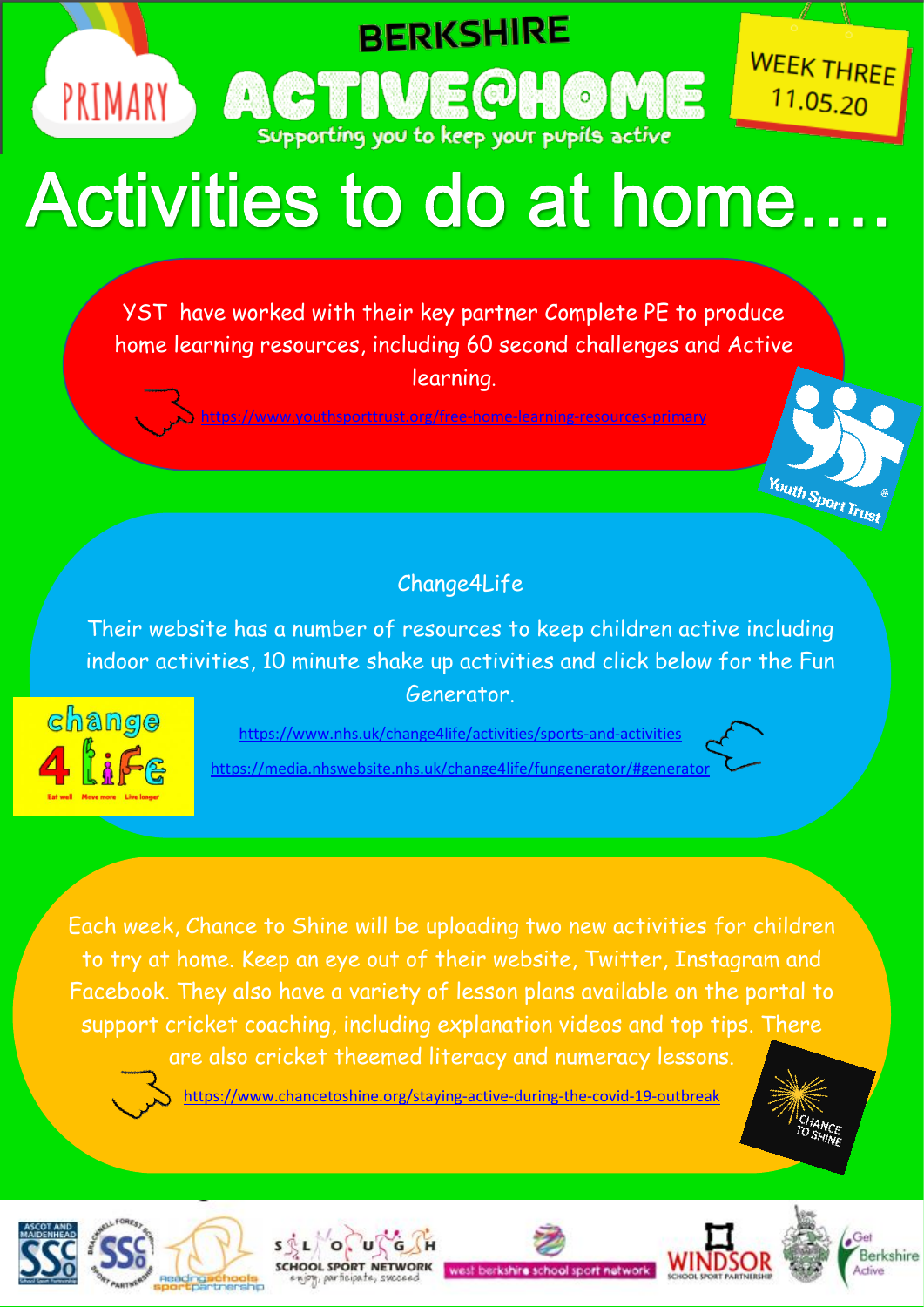



Dan the Skipping Man

Have been producing videos for a variety of skills for everyone including how to skip and daily challenges on their You Tube Channel and Twitter and Instagram.

<https://www.youtube.com/dantheskippingman>

### LETS GET KIDS MOVING

What's up SUPERHEROES? Your pupils can train along side their favourite superheroes, train like a jedi, or practice their wizarding skills, from the comfort of their home.



<https://www.youtube.com/channel/UCokO71NW3TgndaSNyHIqwtQ>

# Something a little different.....

#### Super Movers

Active Learning Resources for KS1 and KS2 from the BBC. Resources for literacy and numeracy as well as Science and PSHE.

<https://www.bbc.co.uk/teach/supermovers>